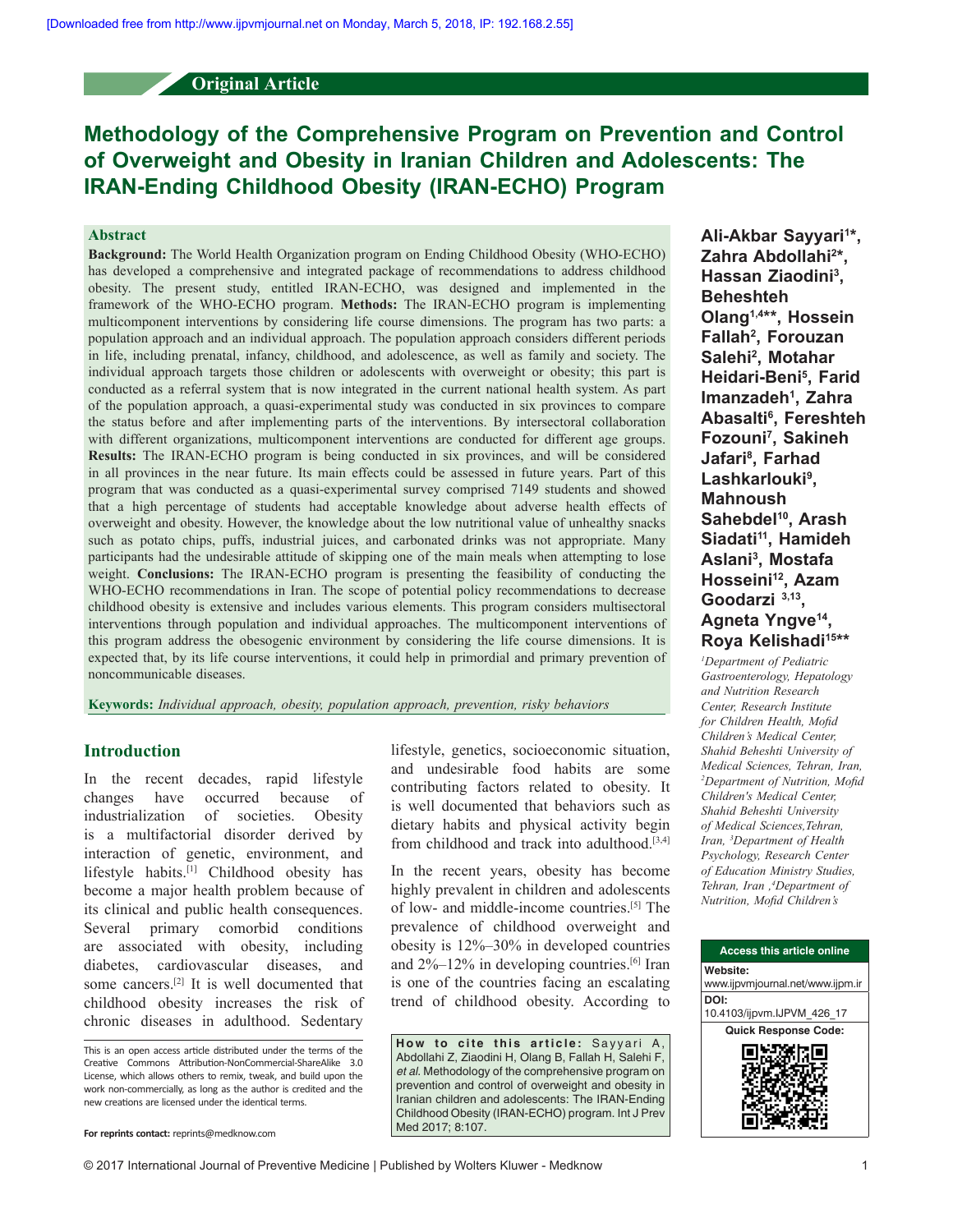*Medical Center, Shahid Beheshti University of Medical Sciences, Tehran, Iran, 5 Department of Nutrition, Child Growth and Development Research Center, Research Institute for Primordial Prevention of Non‑communicable Disease, Isfahan University of Medical Sciences, Isfahan, Iran, 6 Department of Nutrition, Provincial Health Center, Mashad University of Medical Sciences, Mashad, Iran, 7 Department of Nutrition, Provincial Health Center, Shahid Beheshti University of Medical Sciences, Tehran, Iran, 8 Department of Nutrition, Provincial Health Center, Isfahan University of Medical Sciences, Isfahan, Iran, 9 Department of Nutrition, Provincial Health Center, Golestan University of Medical Sciences, Gorgan, Iran, 10Department of Nutrition, Provincial Health Center, Ahvaz Jundishapur University of Medical Sciences, Ahvaz, Iran, 11Department of Nutrition, Provincial Health Center, Ardabil University of Medical Sciences, Ardabil, Iran, 12Department of Biostatistics, Tehran University of Medical Sciences, Tehran, Iran, 13Department of Health Education and Promotion, Tarbiat Modarres University, Tehran, Iran, 14Department of Food, Nutrition and Dietetics, Faculty of Social Sciences, Disciplinary Domain of Humanities and Social Sciences, Uppsala University, Uppsala, Sweden, 15Department of Pediatrics, Child Growth and Development Research Center, Research Institute for Primordial Prevention of Non‑communicable Disease, Isfahan University of Medical Sciences, Isfahan, Iran* 

*\*: Equally contributed as first author \*\*: Equally contributed as corresponding author*

#### *Address for correspondence:*

#### *Dr. Beheshteh Olang,*

*Department of Pediatric Gastroenterology, Hepatology and Nutrition Research Center, Research Institute For Children Health, Mofid Children's Medical Center, Shahid Beheshti University of Medical Sciences, Tehran, Iran. Department of Nutrition, Mofid Children's Medical Center, Shahid Beheshti University of Medical Sciences, Tehran, Iran. E‑mail: beheshteholang@gmail.com Prof. Roya Kelishadi, Child Growth and Development Research Center, Research Institute for Primordial Prevention of Non-Communicable Disease, Isfahan University of Medical Sciences, Isfahan, Iran.* 

*E-mail: kelishadi@med.mui.ac.ir*

an Iranian national study performed in thirty provinces, prevalence of overweight, obesity, and abdominal obesity was reported to be 9.7%, 11.9%, and 19.1%, respectively, in children and adolescents aged  $6-18$  years,<sup>[7]</sup> when using the cutoffs from the WHO for overweight and obesity and a waist-to-height ratio of  $>0.5$  as cutoff for abdominal obesity. As highlighted by a recent systematic review, the ascending trend of weight gain among Iranian children warrants the provision of precautionary interventions at the national level.[8]

Health promotion strategies should be focused on improving dietary habits and increasing physical activity that are the most essential elements in the prevention and treatment of obesity.[9] It is documented that raising the individual's education and awareness for lifestyle modification is one of the most important strategies for prevention and control of obesity and overweight.<sup>[10]</sup> A systematic review showed that school-based interventions, involving student families and multidimensional interventions, could increase physical activity among adolescents.[11] Findings of an interventional study in a middle school on overweight adolescents showed that the health promotion program was effective on modification of dietary patterns and physical activity.[12]

It is believed that most of the studies were descriptive and assessed the prevalence and risk factors of obesity. Thus, in comparison with large descriptive studies, interventional studies in children and adolescents were still comparably scarce. Therefore, implementing interventional programs to prevent weight disorders in children and adolescents is essential.

Obesity prevention and treatment requires a whole multisectoral approach in which policies across all sectors would systematically take health into account, avoid harmful health impacts, and thus improve population health and health equity. The WHO program on Ending Childhood Obesity (WHO‑ECHO) has developed a comprehensive and integrated package of recommendations to address childhood obesity. The goals of the commission on ECHO are to provide policy recommendations to governments to prevent infants, children, and adolescents from developing obesity and to identify and treat preexisting obesity in children and adolescents. In addition, this program attempts to reduce the risk of morbidity and mortality due to noncommunicable diseases (NCDs), lessen the negative psychosocial effects of obesity both in childhood and adulthood, and reduce the risk of the next generation developing obesity.[13]

The present study was designed and implemented in the framework of the WHO‑ECHO program. We assessed the effect of life course interventions for encouraging children to increase their intake of healthy foods and increase their physical activity level. In addition, our main recommendations focus on preconception and pregnancy care, early childhood diet and physical activity, health, nutrition and physical activity for school-age children, and weight management.

The aim of this study is to present the methodology of the IRAN‑ECHO program and to present the preliminary findings of part of this study.

## **Methods**

The current study had two parts, one with a population approach and one with an individual approach.

#### **Population approach**

This part of the study considered life course interventions for the prenatal period. This approach was highlighting the guidance for prevention of NCDs with a focus on healthy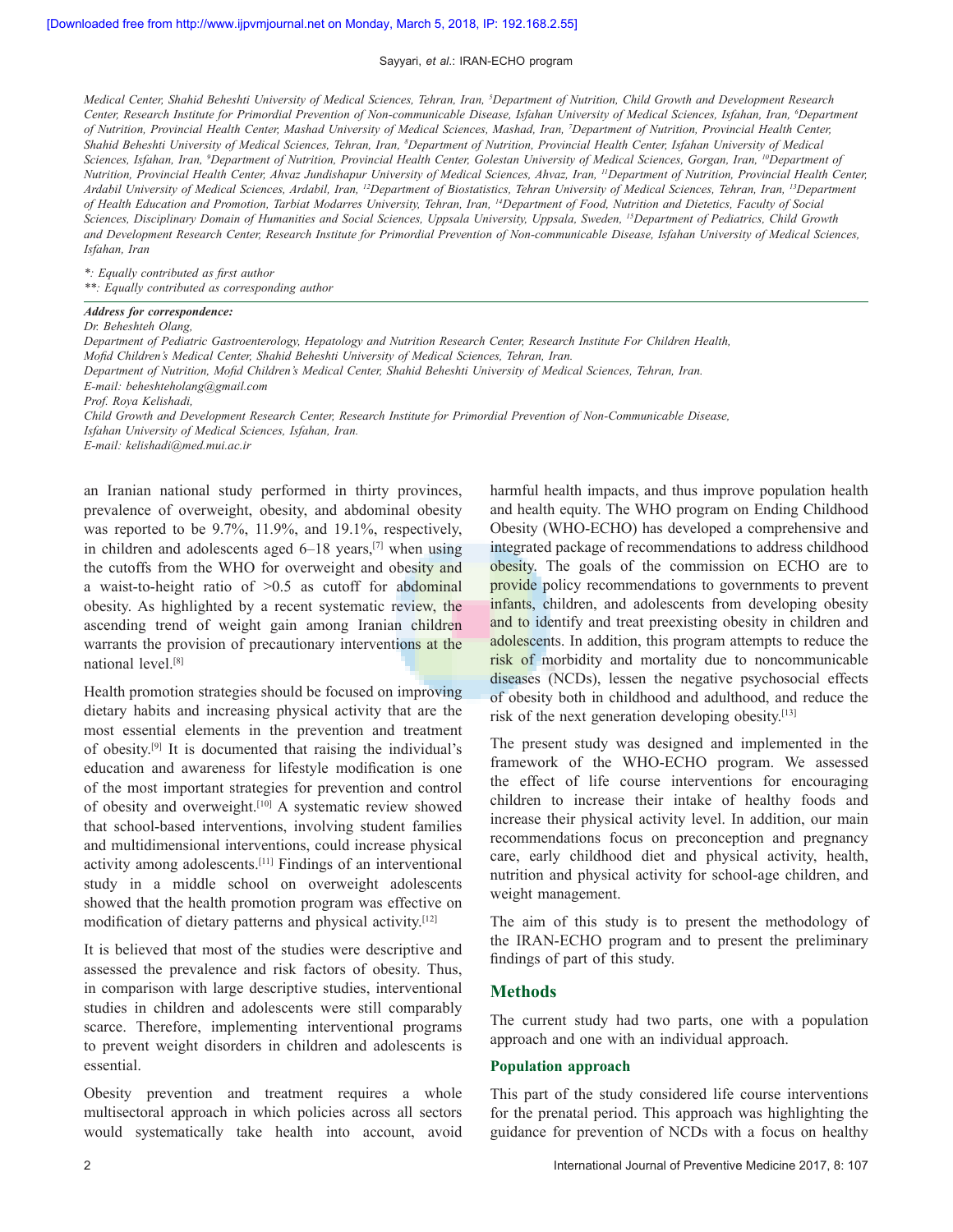lifestyle from the preconception period. It continued into antenatal care and aimed at preventing healthy weight gain during pregnancy to reduce the risk of childhood obesity by preventing low or high birth weight, prematurity, and other complications in pregnancy. Encouragement and promoting breastfeeding and providing healthy complementary foods were the interventions considered for infancy. Other interventions focused on providing guidance on, and support for, healthy diet, sleep, and physical activity in early childhood, and promoting healthy habits and ensuring an appropriate growth rate and developing healthy habits by limiting consumption of foods high in fat, sugar, and salt; ensuring availability of healthy foods and physical activity in families and in the early child care settings.

One of the interventions for older children and adolescents was implementing various programs for promoting healthy school environments, health and nutrition literacy, and physical activity among students by establishing standards for school snacks and meals; banning the sale of unhealthy foods and drinks; and providing educational materials on health and nutrition and quality physical education. Increasing public knowledge and family‑centered interventions was considered in the implementation of multicomponent programs for promoting the intake of healthy foods and reducing the intake of unhealthy foods and sugar‑sweetened beverages (SSBs) by children and adolescents, as well as while implementing programs for promoting physical activity and reducing sedentary behaviors in families and their children.

## *Quasi‑experimental survey*

This survey was conducted as part of the population approach, to study the effects of 1-year school-based interventions. This quasi-experimental national survey with before and after study design was performed among 7149 students aged 7–18 years, from urban areas in six provinces of Iran (2015–2016). Inclusion criteria consisted of overweight or obese students according to the WHO growth curves as defined by categories of body mass index (BMI). Those with physical disability, learning disorder, history of chronic disease, history of chronic medication use, and/or being on special diet were not included. Participants with low compliance and incomplete forms were excluded from the study.

Students were selected by a multistage random sampling. In this way, the country was categorized geographically into five stratums including north, south, east, west, and center. From each geographical stratum, one provincial city was selected as the sample area. The selected cities were Ahvaz, Ardebil, Gorgan, Isfahan Mashhad, and Tehran (in alphabetical order). In each city, two areas were selected and then four schools were selected randomly from each area (two elementary and high schools for girls and two elementary and high schools for boys). Finally, these forty schools were randomized to intervention versus

controls (twenty schools in the intervention group and twenty in the control group).

In this survey, the sample size for random sampling was calculated by considering the probability of the first type error and the power as 0.05 and 80%, respectively. The final sample size was calculated as 1264 for each province with a probability of a reduction of 20% in excess weight by the intervention process.

#### **Procedure and measurements**

The participants filled out a validated questionnaire under the supervision of expert health-care professionals. A team of trained health‑care professionals recorded information in a checklist that included questions about personal and family information, socioeconomic status, and lifestyle habits including physical activity, sedentary behaviors, time and sleep duration, and dietary habits. Moreover, it included questions about awareness of causes and consequences of childhood obesity and awareness about healthy lifestyle habits. Regarding the students' nutritional habits, the consumption frequency of the following nine food items was assessed: sweets (cookies, biscuits, and chocolates), salty snacks (puffs, potato chips, and salty snacks), carbonated beverages, fresh fruits, dried fruits, vegetables (fresh or cooked vegetables), packed beans, and fast foods. Duration of television (TV) watching, use of computer, and other sedentary activities were also asked for. To assess the changes, the same questionnaire was completed after the intervention.

## **Anthropometric measurements**

Weight was measured to the nearest 200 g in barefoot and lightly dressed condition. BMI was calculated as weight in kilograms divided by height in meters squared. Waist circumference was measured by a nonelastic tape to the nearest 0.2 cm at the end of expiration at the midpoint between the top of iliac crest and the lowest rib in standing position.

We used the WHO growth curves to define BMI categories, i.e., underweight as age‑ and sex‑specific BMI < −2 z‑score, overweight as sex-specific BMI for age of  $> +1$  z-score, and obesity as sex-specific BMI for  $> +2$  z-score.<sup>[14]</sup>

## **Study design**

In each province, interventions were conducted by intersectoral collaboration of different organizations including the health sector, the municipality, and provincial office of education and training. Interventions were applied for overweight and obese individuals after assessing anthropometric indices and evaluating nutritional patterns.

All overweight and obese children and adolescents (BMI for age of  $> +1$  z-score) were evaluated by health-care providers and referred to nutritionist and physician in health centers to get the necessary care.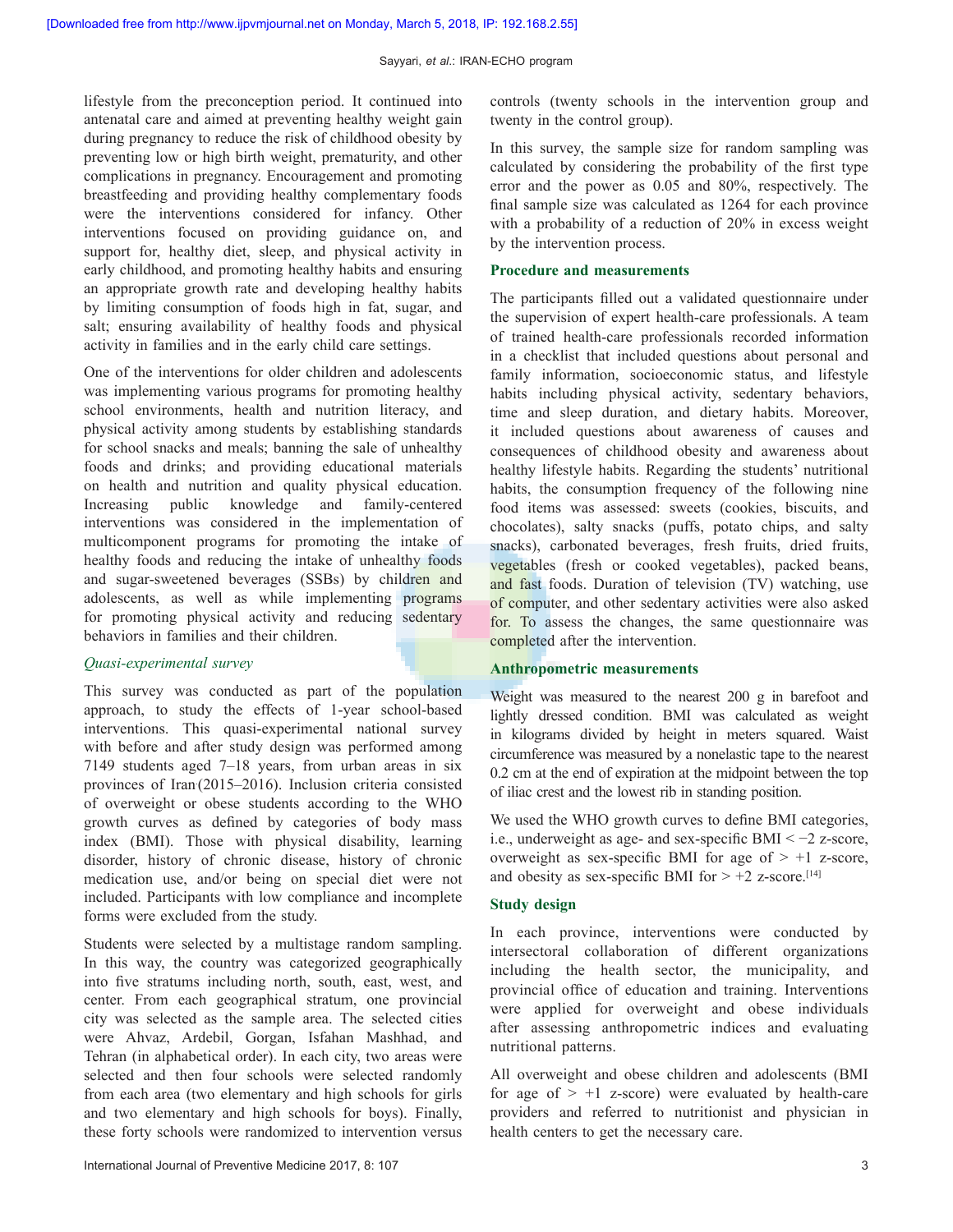## **Education of parents, school staff, and students**

Interventions in the school-based part of the whole program included providing written educational materials, group learning, family lifestyle modification, and increasing the public awareness about childhood obesity.

Student group sessions were conducted during one academic year; they consisted of 8 1‑h training sessions. These sessions included lecturing, group discussion, presentation, educational films, pamphlets, and use of training booklets.

Training sessions for parents and teachers included four sessions for parents and two sessions for teachers.

#### **Changes in school environment**

A healthy and safe environment was provided to ensure sufficient physical activity and a healthy diet. Individuals in the intervention group participated in preventive and control programs. General information was provided to the control group for ethical issues. The duration of the intervention is 6 months, where participants will be followed every 2 months.

#### **Individual approach**

This part of the program was implemented for overweight and obese children and adolescents. A referral system was integrated in the current national health system. Health-care providers in public health centers or schools examined children and adolescents, and those who were recognized to have excess weight were referred to the team of trained physicians and dieticians in public health centers. Anthropometric indices, food intake pattern, physical activity pattern, medical history, and some laboratory reports were assessed. The physician conducted the physical examination, ordered laboratory tests, and provided recommendations on healthy lifestyle. The dietitian provided dietary counseling for improving the dietary habits of family and the obese children and adolescents. The main recommendations for lifestyle change consisted of a healthy diet, reducing screen time, increasing physical activity, and enough sleep time, as well as behavioral therapy when necessary. All overweight/obese children and adolescents underwent regular follow‑up.

#### **Ethical concerns**

The study was reviewed and approved by relevant national agencies. The Research Ethics Committee of Isfahan University of Medical Sciences approved it (Project number: 194356). Written informed consent and verbal assent were obtained from parents and students, respectively. Participation in the study was voluntary, and all the potential participants had the right to withdraw from the study at any time.

#### **Statistical analysis**

Comparison of mean of continuous variables across genders was investigated by Student's *t-*test. Chi-square test was used to analyze categorical data. Categorical variables were expressed as percentages. For all analyses, SPSS version 20 (IBM Corp., Chicago, IL, USA) was used.  $P \leq 0.05$  was considered statistically significant.

## **Results**

The whole study was performed at population and individual levels. Several national and provincial meetings were organized, and the project teams in each province were trained. By intersectoral collaboration with different organizations, multicomponent interventions are being conducted as described above.

#### **Findings of the quasi‑experimental survey**

This part of the national survey was performed on 7149 students (3561 boys and 3588 girls). Approximately, there were equal sex ratios (1:1) in all cities in which the study was conducted. Overall, 1241 students were from single-child families (14/8%), 4003 from two-child families (56%), and the rest from families with more than two children. In total, 4175 (58.4%) of participants were the first child of the family. Most students' parents had diploma degree (32.4% of fathers and 37.8% of mothers). Overall, 265 students were underweight (3.7%), 6339 were normal (88.7%), and 545 were overweight or obese (7.6%). The characteristics of participants are presented in Appendix 1.

#### **Knowledge/attitude/practice toward overweight/obesity**

In  $7-12$ -year-old students (87.9% of boys and 88.8% of girls) and in 13–18‑year‑old students, (81.4% of boys and 84.2% of girls), a majority was aware of adverse effects of overweight and obesity. A substantial number (16.1% of boys and 21.7% of girls aged 7–12 years and 16% of boys and 24.2% of girls aged 13–18 years) were unaware of the most important causes of overweight and obesity. Regarding knowledge of childhood obesity as a risk factor for metabolic disorders in adulthood, in  $7-12$ -year-old students,  $4.6\%$  of boys and  $6.6\%$  of girls; and in 13–18‑year‑old students, 6% of boys and 6% of girls did not have desirable attitude [Appendix 2].

#### **Knowledge/attitude/practice toward nutrition**

In  $7-12$ -year-old students,  $11.1\%$  of boys and  $17.6\%$ of girls; and in 13–18‑year‑old students, 17.5% of boys and 17% of girls were unaware of the main food groups. Regarding the low nutritional values of potato chips, snacks, industrial juices, and carbonated beverages, most of the students were unaware, i.e., in the best report, only 20.8% of 7–12‑year‑old Ardebil girls were aware of the unhealthy snacks. Regarding nonreplacement of industrial juices with fruits, most of the students believed that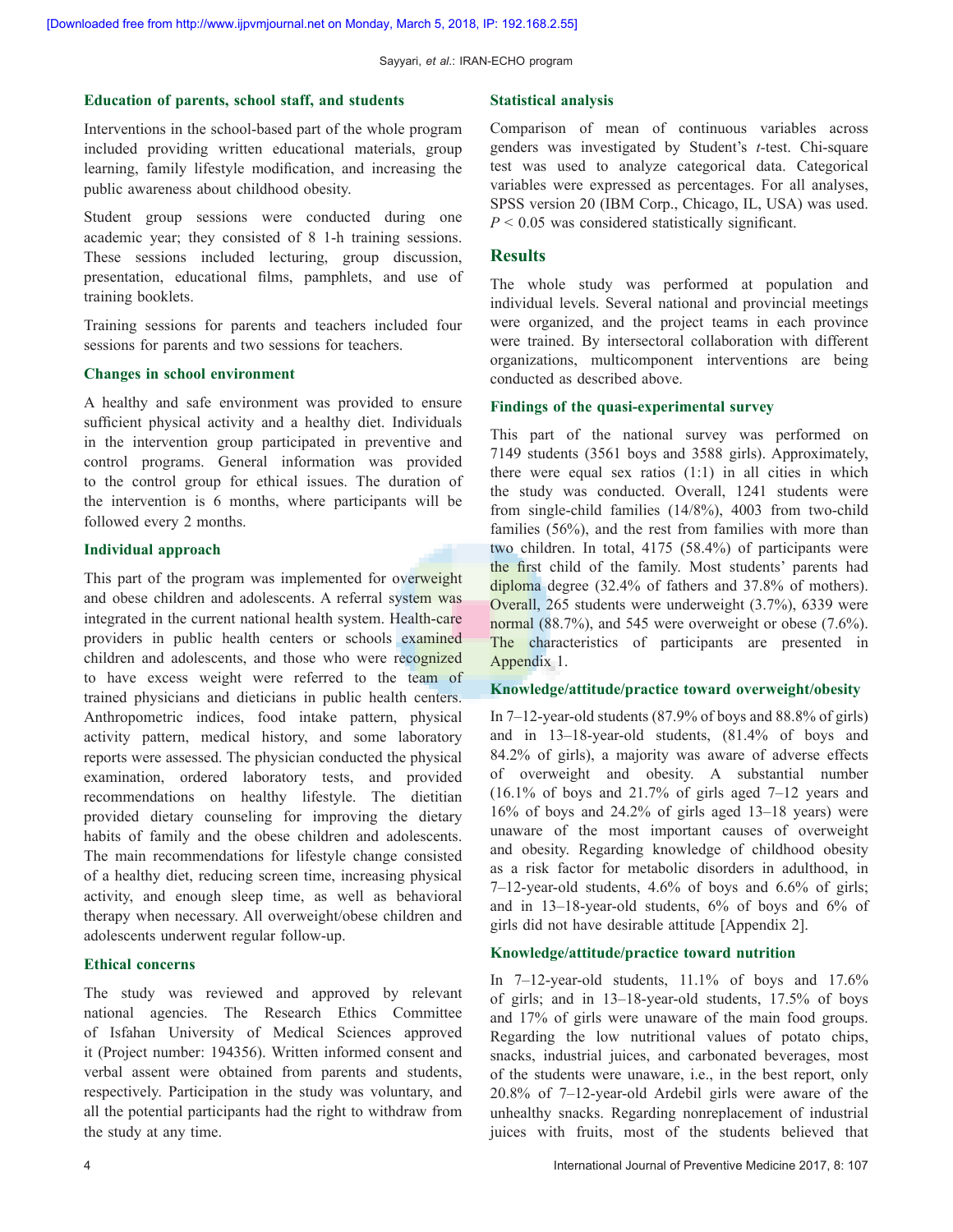industrial juices were a good alternative to fruits. Regarding the effects of high-caloric foods (chocolates, fast-foods, French fries, high-fat foods, etc.) on overweight/obesity, in 7–12-year-old students, 5.2% of boys and 4.8% of girls; and in 13–18‑year‑old students, 4.7% of boys and 2.7% of girls did not have enough knowledge in this area. Attitude toward not adding salt to food served was desirable, i.e., only 11.6% of boys and 13.3% of girls in  $7-12$ -year-old and  $16.8\%$  of boys and  $13.9\%$  of  $13-18$ -year-old girls had an undesirable attitude. About skipping one of the main meals for thinness, the general attitude was undesirable. In 7–12-year-old students, 73.4% of boys and 72% of girls; and in 13–18‑year‑old students, 66.3% of boys and 74.3% of girls believed in skipping one meal. According to daily breakfast consumption, 73.6% of boys and 68.2% of girls aged 7–12 years and 67.2% of boys and 56.3% of girls with 13–18 years of age stated that they had breakfast every day. About the use of mayonnaise and ketchup in the diet of students, generally, mayonnaise is the most common type of salad flavor [Appendix 3].

## **Knowledge/attitude/practice toward low physical activity or inactivity**

In students aged  $7-12$  years, 2.8% of boys and 1.4% of girls; and in the 13–18–year-old students, 2% of boys and 1.6% of girls did not have enough knowledge about the necessity of daily exercise. In 7–12-year-old students, 73.5% of boys and 74.4% of girls, and in  $13-18$ -year-old students,  $75\%$  of boys and 82.5% of girls were unaware about the causes of physical inactivity and sedentary lifestyle. In 7-12-year-old students,  $10.8\%$  of boys and  $9.1\%$  of girls, and in  $13-18$ -vear-old students, 13.3% of boys and 13.9% of girls were unaware about adverse health effects of physical inactivity and sedentary habits. Regarding the effects of prolonged screen time, most students of both genders had favorable attitude. Regarding the importance of daily walking for overweight/ obesity prevention, in 7–12‑year‑old students, 93% of boys and 93% of girls; and in 13‑18‑year‑old students, 90.9% of boys and 93.1% of girls agreed with this attitude.

This survey showed that the screen time of most of the students was 1–3 h a day. The frequency of vigorous exercises was higher in boys in both age ranges, while the rate of light exercises was higher among girls [Appendix 4].

# **Discussion**

The IRAN‑ECHO program is being conducted under the framework of the WHO‑ECHO study. It has different parts and is being conducted in six provinces. It is scheduled to be implemented at national level in the near future. It is expected that, by its life course interventions, it could help in primordial and primary prevention of NCDs.

The early findings of the baseline data of the quasi‑experimental survey of this program provided comprehensive scientific evidence for the importance of actionoriented policy in the prevention and control of overweight/obesity and health promotion of children and adolescents.

Our previous study showed that escalating trends of excess weight among young children are alarming and should be considered by providers of interventional preventive programs at national and regional levels.[8]

Malik and Willett showed in a review that children and teenagers are gradually accustomed to eating harmful foods such as sweetened beverages, pizza, and hamburgers, as well as physical inactivity, playing computer games, and spending long time in front of the TV.<sup>[15]</sup> Accordingly, inappropriate food habits and physical inactivity are considered the main underlying causes of childhood obesity and overweight.

The findings of the present study showed that, in general, the knowledge about the low nutritional value of unhealthy snacks such as potato chips, puffs, industrial juices, and carbonated drinks was not appropriate. Almost half of children and adolescents consumed carbonated beverages and nonalcoholic beer.

A study on 1441 children aged 6–12 years in Mexico City showed unhealthy eating habits to be correlated with the risk of obesity. Teachers and parents must join forces to shape healthy food intake habits.<sup>[16]</sup>

Most children believed that industrial juices were suitable alternatives to fruits. The attitude toward the consumption of yogurt drinks (Dough) instead of soft drinks to prevent obesity showed that most children and adolescents had a favorable attitude. The attitude of children and adolescents toward the use of water instead of carbonated beverages and industrial juices was not favorable; this pattern existed in all six provinces studied.

It is well documented that consumption of SSBs is correlated to weight gain in most observational studies.<sup>[17,18]</sup> However, some studies did not confirm this.<sup>[19]</sup> Children who drink SSBs also tend to eat fast foods and to spend more time watching TV that in turn would lead to overweight and obesity.[20]

The baseline data of the quasi-experimental survey of this program showed that the attitude of children and adolescents on not adding salt to table food was at a desirable level. About sugar consumption, almost half of all children and adolescents consumed sugar daily. The attitude of children and adolescents about skipping one of the main meals for losing weight was not desirable. The performance of children and adolescents was good in terms of daily breakfast intake. Breakfast as part of a healthy diet and lifestyle can positively impact on children's health and prevention of obesity.[21]

More than 90% of children and adolescents were aware of the necessity of regular physical activity for health. Most participants believed that daily walking is one of the best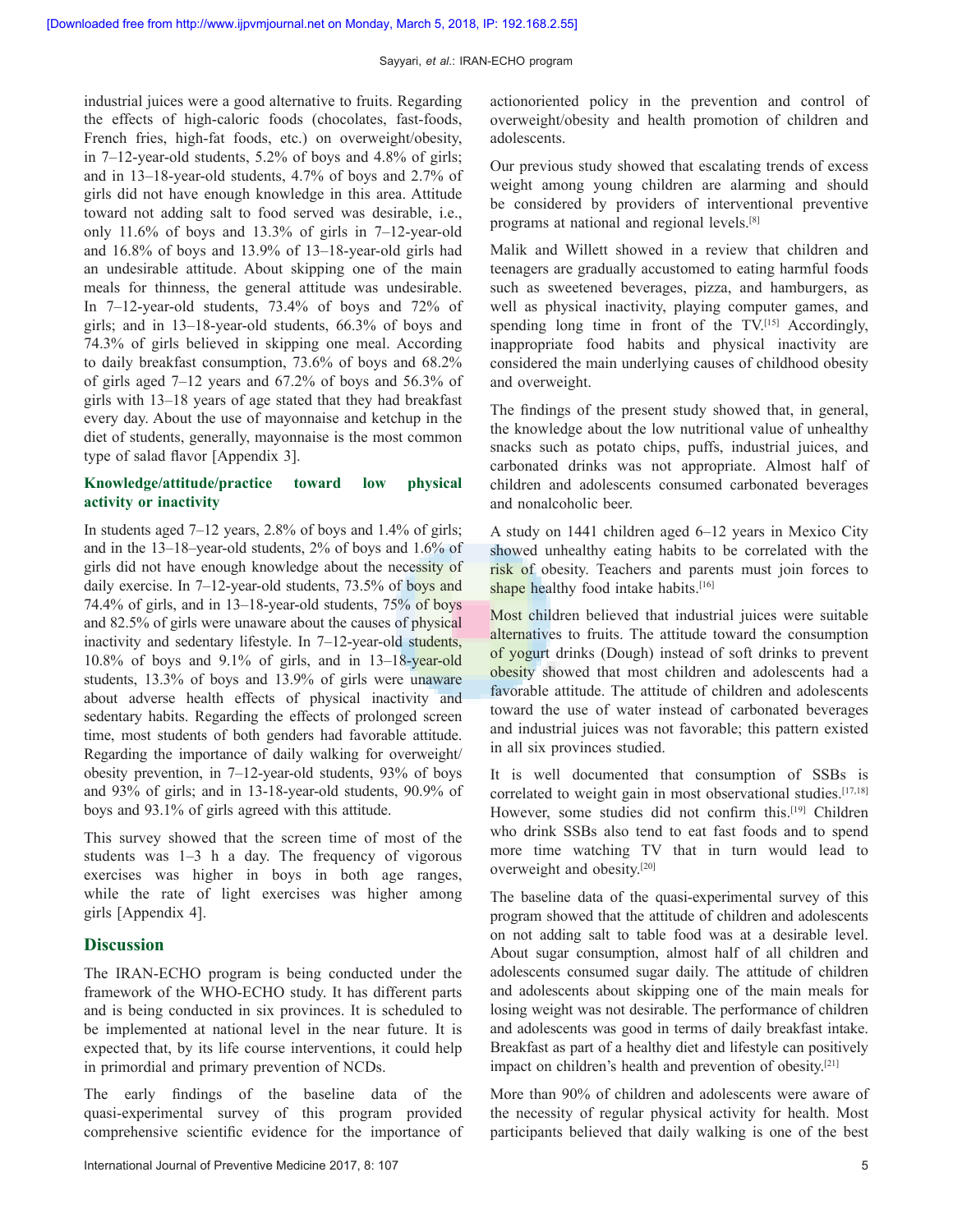ways to prevent obesity and overweight. Findings about the attitude of children and adolescents in regard to the harmful health effects of prolonged screen time showed that most children and adolescents believed that this behavior and incorrect position in front of the TV had harmful effects on health.

Our previous study showed that the time spent on screen activities is considerably high in Iranian children and adolescents. It should be decreased by improving public awareness and by providing facilities for regular daily physical activity for students' leisure times.[22]

It is documented that the joint association of prolonged screen time and low physical activity correlates with abdominal obesity, overweight, and cardiometabolic risk factors.[23]

Chen and Wang<sup>[24]</sup> showed that, when people played computer games or watched TV, they ate high-calorie and unhealthy foods that lead to obesity, overweight, and false satiety. This is one of the most important reasons for skipping main meals that have high nutritional value. Therefore, education of students and even their parents is essential to the development of desirable nutritional behaviors and prevent overweight/obesity in childhood. Mazurek and Wenstrup<sup>[25]</sup> believed that there was a false cycle between undesirable nutritional habits and wrong behaviors and that the use of digital entertainment devices plays a significant role in this. It seems that one of the best ways to reduce the effect of the increasing use of computers and digital devices is education of children and their parents and to change their unhealthy behaviors.

A study on Australian students, aged 9–16 years, showed that overweight and obesity were more strongly correlated with screen time than physical activity. Screen time may be an important target for interventions aimed at reducing childhood overweight and obesity.[26]

Baseline data of the quasi-experimental study of our program showed that the sleeping hours at night were unfavorable in both 7–12 and 13–18 age groups. Saunders *et al*. [27] showed that not having enough sleep at night led to consumption of high-calorie foods and physical inactivity, which are the main causes of obesity.

The quasi-experimental study of our program faced some limitations. Similar to other questionnairebased studies, the problems of underestimation or overestimation of the time spent on screen time or physical activity and the recall bias should be taken into account. This is the first comprehensive plan of prevention and control of overweight in Iranian children and adolescents and comprehensive analysis of determinants of weight disorders at national level in a sample representative of the pediatric population in Iran. A high quality control of data collection was the other strength of this study.

# **Conclusions**

IRAN‑ECHO program is presenting the feasibility of conducting the WHO‑ECHO recommendations in Iran. Childhood obesity decreases the physical, social, and psychological behavior of children and is a known risk factor for adult obesity and NCDs. Improving the health condition of this generation and the next is important. The scope of potential policy recommendations to decrease childhood obesity is extensive and includes various elements. This program considered multisectoral interventions through two population and individual approaches. The multicomponent interventions of the IRAN‑ECHO program address the obesogenic environment by considering the life course dimensions. Our program is committed to working at national level toward a collective goal of ECHO and its health consequences.

## **Acknowledgments**

The authors are thankful to the large team working on this study and all participants in different provinces.

## **Financial support and sponsorship**

This national program is funded by the Iranian Ministry of Health and Medical Education.

## **Conflicts of interest**

There are no conflicts of interest.

**Received:** 21 Jun 17 **Accepted:** 27 Sep 17 **Published:** 19 Dec 17

# **References**

- 1. Kelishadi R, Poursafa P. A review on the genetic, environmental, and lifestyle aspects of the early‑life origins of cardiovascular disease. Curr Probl Pediatr Adolesc Health Care 2014;44:54-72.
- 2. Zalilah MS, Khor GL, Mirnalini K, Norimah AK, Ang M. Dietary intake, physical activity and energy expenditure of Malaysian adolescents. Singapore Med J 2006;47:491‑8.
- 3. Grimes CA, Riddell LJ, Campbell KJ, Nowson CA. Dietary salt intake, sugar‑sweetened beverage consumption, and obesity risk. Pediatrics 2013;131:14‑21.
- 4. Baygi F, Dorosty AR, Kelishadi R, Qorbani M, Asayesh H, Mansourian M, *et al.* Determinants of childhood obesity in representative sample of children in North East of Iran. Cholesterol 2012;2012:875163.
- 5. Kelishadi R. Childhood overweight, obesity, and the metabolic syndrome in developing countries. Epidemiol Rev 2007;29:62-76.
- 6. Lobstein T, Baur L, Uauy R. IASO international obesity task force: Obesity in children and young people: A crisis in public health. Obes Rev 2004;Suppl 1:4-104.
- 7. Bahreynian M, Kelishadi R, Qorbani M, Motlagh ME, Kasaeian A, Ardalan G, *et al.* Weight disorders and anthropometric indices according to socioeconomic status of living place in Iranian children and adolescents: The CASPIAN‑IV study. J Res Med Sci 2015;20:440‑53.
- 8. Kelishadi R, Haghdoost AA, Sadeghirad B, Khajehkazemi R. Trend in the prevalence of obesity and overweight among Iranian children and adolescents: A systematic review and meta-analysis. Nutrition 2014;30:393-400.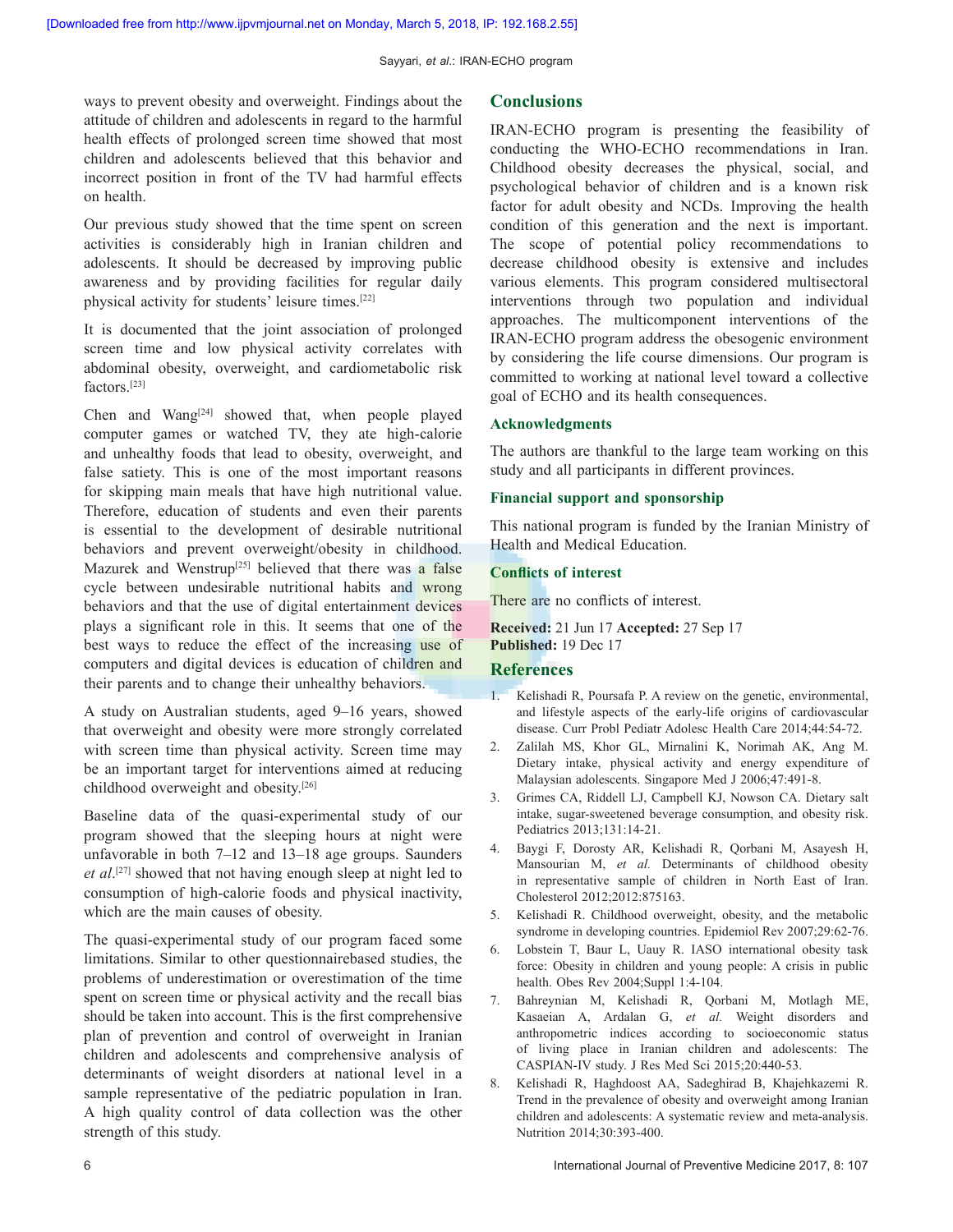- 9. Klumbiene J, Petkeviciene J, Vaisvalavicius V, Miseviciene I. Advising overweight persons about diet and physical activity in primary health care: Lithuanian health behaviour monitoring study. BMC Public Health 2006;6:30.
- 10. Noori R, Moghaddam M. Relationship between prevalence of overweight and obesity as well as lifestyle and level of physical fitness in adult. Iran J Endocrinol Metab Shahid Beheshti Univ Med Sci Health Serv 2012;14:241‑7.
- 11. van Sluijs EM, McMinn AM, Griffin SJ. Effectiveness of interventions to promote physical activity in children and adolescents: Systematic review of controlled trials. BMJ 2007;335:703.
- 12. Azadi A, Anosheh M, Alhani F. The effect of implementation of health promotion program in school to control risk factors for obesity in adolescents. Iran South Med J 2007;11:153‑62.
- 13. Commission on Ending Childhood Obesity. Report of the Commission on Ending Childhood Obesity. Geneva: World Health Organization; 2016. Available from: http://www.who.int/ end-childhood-obesity/en/. [Lsat accessed on 2017 May 12].
- 14. de Onis M, Onyango AW, Borghi E, Garza C, Yang H, WHO Multicentre Growth Reference Study Group, *et al.* Comparison of the World Health Organization (WHO) Child Growth Standards and the National Center for Health Statistics/WHO International Growth Reference: Implications for child health programmes. Public Health Nutr 2006;9:942‑7.
- 15. Malik VS, Willett WC, Hu FB. Global obesity: Trends, risk factors and policy implications. Nat Rev Endocrinol 2013;9:13‑27.
- 16. Vilchis‑Gil J, Galván‑Portillo M, Klünder‑Klünder M, Cruz M, Flores‑Huerta S. Food habits, physical activities and sedentary lifestyles of eutrophic and obese school children: A case‑control study. BMC Public Health 2015;15:124.
- 17. Dubois L, Farmer A, Girard M, Peterson K. Regular sugar‑sweetened beverage consumption between meals increases risk of overweight among preschool‑aged children. J Am Diet Assoc 2007;107:924‑34.
- 18. Kelishadi R, Mansourian M, Heidari‑Beni M. Association of fructose consumption and components of metabolic syndrome in

human studies: A systematic review and meta-analysis. Nutrition 2014;30:503‑10.

- 19. O'Connor TM, Yang SJ, Nicklas TA. Beverage intake among preschool children and its effect on weight status. Pediatrics 2006;118:e1010‑8.
- 20. de Ruyter JC, Olthof MR, Seidell JC, Katan MB. A trial of sugar-free or sugar-sweetened beverages and body weight in children. N Engl J Med 2012;367:1397-406.
- 21. Jääskeläinen A, Schwab U, Kolehmainen M, Pirkola J, Järvelin MR, Laitinen J, *et al.* Associations of meal frequency and breakfast with obesity and metabolic syndrome traits in adolescents of Northern Finland Birth Cohort 1986. Nutr Metab Cardiovasc Dis 2013;23:1002‑9.
- 22. Jari M, Qorbani M, Motlagh ME, Heshmat R, Ardalan G, Kelishadi R, *et al.* A nationwide survey on the daily screen time of Iranian children and adolescents: The CASPIAN‑IV study. Int J Prev Med 2014;5:224‑9.
- 23. Heshmat R, Qorbani M, Shahr Babaki AE, Djalalinia S, Ataei‑Jafari A, Motlagh ME, *et al.* Joint association of screen time and physical activity with cardiometabolic risk factors in a national sample of Iranian adolescents: The CASPIANIII study. PLoS One 2016;11:e0154502.
- 24. Chen HJ, Wang Y. Do weight status and television viewing influence children's subsequent dietary changes? A National Longitudinal Study in the United States. Int J Obes (Lond) 2015;39:931‑8.
- 25. Mazurek MO, Wenstrup C. Television, video game and social media use among children with ASD and typically developing siblings. J Autism Dev Disord 2013;43:1258-71.
- 26. Maher C, Olds TS, Eisenmann JC, Dollman J. Screen time is more strongly associated than physical activity with overweight and obesity in 9- to 16-year-old Australians. Acta Paediatr 2012;101:1170‑4.
- 27. Saunders TJ, Gray CE, Poitras VJ, Chaput JP, Janssen I, Katzmarzyk PT, *et al.* Combinations of physical activity, sedentary behaviour and sleep: Relationships with health indicators in school-aged children and youth. Appl Physiol Nutr Metab 2016;41:S283-93.

# **Appendixes**

| Appendix 1: Characteristics of study participants in the |              |                                     |                         |  |  |  |  |
|----------------------------------------------------------|--------------|-------------------------------------|-------------------------|--|--|--|--|
| quasi-experimental survey                                |              |                                     |                         |  |  |  |  |
|                                                          | <b>Total</b> | Boy                                 | Girl                    |  |  |  |  |
| Number of participants (%)                               | 7149         |                                     | 3561 (49.8) 3588 (50.2) |  |  |  |  |
| Weight status, $n$ (%)                                   |              |                                     |                         |  |  |  |  |
| Underweight                                              | 265(3.7)     | 138(3.9)                            | 127(3.5)                |  |  |  |  |
| Normal                                                   |              | 6339 (88.7) 3054 (85.5) 3285 (91.6) |                         |  |  |  |  |
| Overweight/obese                                         | 545 (7.6)    | 369(10.4)                           | 176(4.9)                |  |  |  |  |
| Socioeconomic status, $n$ (%)                            |              |                                     |                         |  |  |  |  |
| Low                                                      |              | 2392 (33.5) 1317 (37) 1075 (30)     |                         |  |  |  |  |
| Intermediate                                             |              | 2385 (33.4) 1113 (31.3) 1272 (35.5) |                         |  |  |  |  |
| High                                                     |              | 2367 (33.1) 1127 (31.7) 1240 (34.6) |                         |  |  |  |  |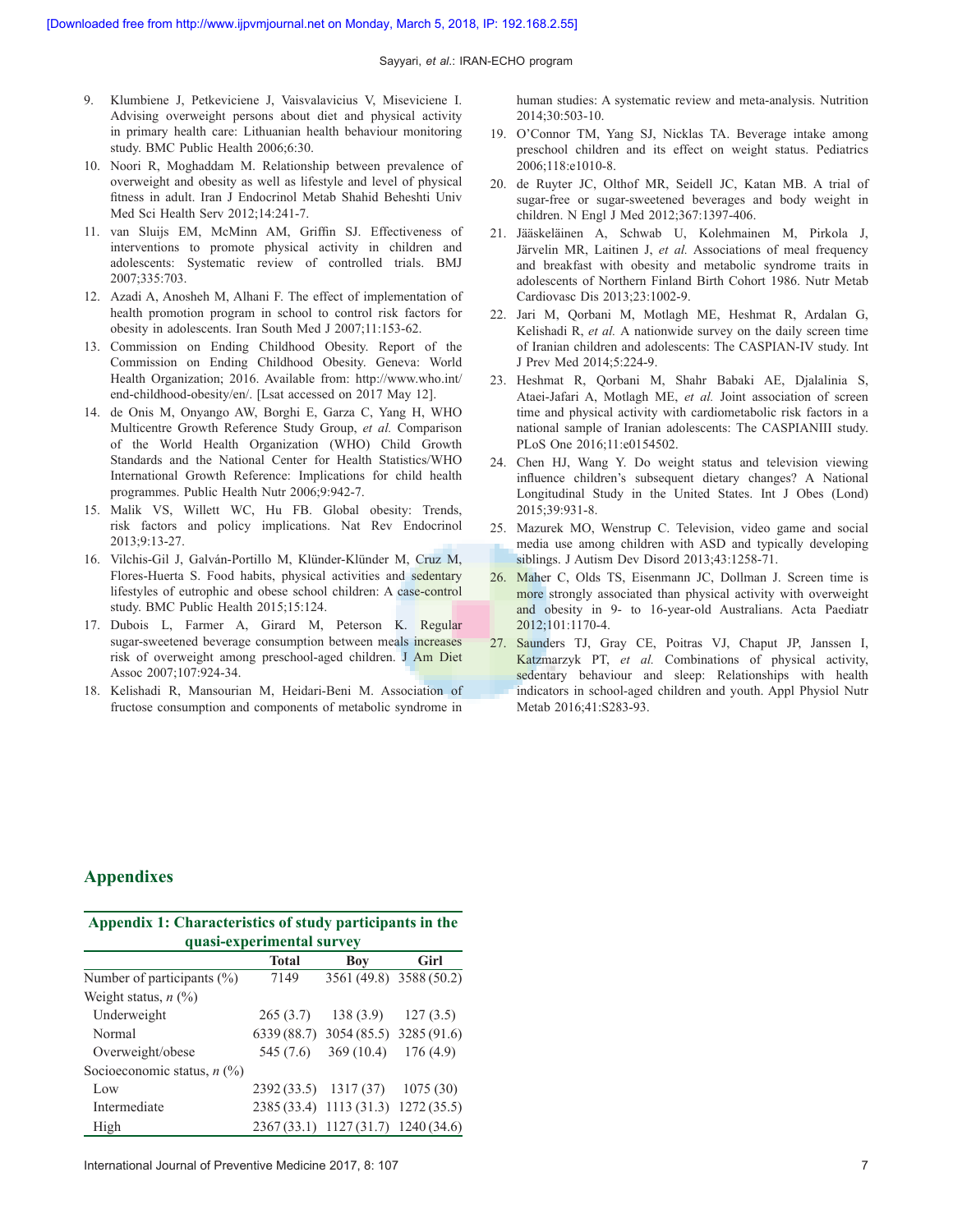| Appendix 2: Knowledge/attitude/practice toward overweight/obesity in the quasi-experimental survey |               |                  |                |                                   |  |
|----------------------------------------------------------------------------------------------------|---------------|------------------|----------------|-----------------------------------|--|
|                                                                                                    | 7-12 year old |                  | 13-18 year old |                                   |  |
|                                                                                                    | Boy, $n$ (%)  | Girl, $n$ $(\%)$ | Boy, $n$ (%)   | Girl, $n\left(\frac{9}{6}\right)$ |  |
| Knowledge                                                                                          |               |                  |                |                                   |  |
| Adverse effects of overweight/obesity                                                              |               |                  |                |                                   |  |
| Unaware                                                                                            | 808(51.1)     | 944 (59.5)       | 1049(53)       | 1306 (65.3)                       |  |
| Semi-aware                                                                                         | 330 (20.9)    | 292 (18.4)       | 441 (22.3)     | 437(21.8)                         |  |
| Aware                                                                                              | 443 (28)      | 350(22.1)        | 489 (24.7)     | 258(12.9)                         |  |
| Causes of overweight/obesity                                                                       |               |                  |                |                                   |  |
| Unaware                                                                                            | 255(16.1)     | 345(21.7)        | 316(16)        | 484 (24.2)                        |  |
| Semi-aware                                                                                         | 537 (34)      | 546 (34.4)       | 727 (36.8)     | 815 (40.7)                        |  |
| Aware                                                                                              | 789 (49.9)    | 969 (43.9)       | 935 (47.2)     | 702(35.1)                         |  |
| Attitude                                                                                           |               |                  |                |                                   |  |
| Risk of obesity for adulthood metabolic disorders                                                  |               |                  |                |                                   |  |
| Desirable                                                                                          | 1397 (88.4)   | 1345 (84.8)      | 1586 (80.1)    | 1655(82.7)                        |  |
| No attitude                                                                                        | 111(7)        | 137(8.6)         | 275(13.9)      | 226(11.3)                         |  |
| Undesirable                                                                                        | 72 (4.6)      | 105(6.6)         | 118(6)         | 119(6)                            |  |

|                                                            | Appendix 3: Knowledge/attitude/practice toward dietary habits in the quasi-experimental survey |                  |                 |               |  |
|------------------------------------------------------------|------------------------------------------------------------------------------------------------|------------------|-----------------|---------------|--|
|                                                            |                                                                                                | 7-12 years old   | 13-18 years old |               |  |
|                                                            | Boy, $n$ (%)                                                                                   | Girl, $n$ $(\%)$ | Boy, $n$ (%)    | Girl, $n$ (%) |  |
| Knowledge                                                  |                                                                                                |                  |                 |               |  |
| Main food groups                                           |                                                                                                |                  |                 |               |  |
| Unaware                                                    | 175(11.1)                                                                                      | 280 (17.6)       | 346 (17.5)      | 340(17)       |  |
| Semi-aware                                                 | 355(22.5)                                                                                      | 411 (25.9)       | 541 (27.3)      | 615(30.7)     |  |
| Aware                                                      | 1051(66.5)                                                                                     | 896 (56.5)       | 1092(55.2)      | 1046(52.3)    |  |
| Low nutritional values of chips, snacks, industrial juices |                                                                                                |                  |                 |               |  |
| Unaware                                                    | 86(5.4)                                                                                        | 113(7.1)         | 192(9.7)        | 124(6.2)      |  |
| Aware                                                      | 1494 (94.6)                                                                                    | 1473 (92.9)      | 1787 (90.3)     | 1876 (93.8)   |  |
| Nonreplacement of industrial juices with fruits            |                                                                                                |                  |                 |               |  |
| Unaware                                                    | 149(9.4)                                                                                       | 157(9.9)         | 205(10.4)       | 148(7.4)      |  |
| Aware                                                      | 1431 (90.6)                                                                                    | 1428(90.1)       | 1773 (89.6)     | 1852 (92.6)   |  |
| The effects of high-caloric foods on overweight/obesity    |                                                                                                |                  |                 |               |  |
| Unaware                                                    | 83(5.2)                                                                                        | 76(4.8)          | 94(4.7)         | 54(2.7)       |  |
| Semi-aware                                                 | 184(11.6)                                                                                      | 185(11.7)        | 441 (22.3)      | 262(13.1)     |  |
| Aware                                                      | 1314(83.1)                                                                                     | 1326(83.6)       | 1444(73)        | 1684 (84.2)   |  |
| Attitude                                                   |                                                                                                |                  |                 |               |  |
| Nonuse of salt during eating                               |                                                                                                |                  |                 |               |  |
| Desirable                                                  | 1298 (82.1)                                                                                    | 1291(81.3)       | 1331 (67.3)     | 1416 (70.8)   |  |
| No attitude                                                | 100(6.3)                                                                                       | 85(5.4)          | 316(16)         | 306(15.3)     |  |
| Undesirable                                                | 183 (11.6)                                                                                     | 211 (13.3)       | 332(16.8)       | 279(13.9)     |  |
| Omitting one of the meals for thinness                     |                                                                                                |                  |                 |               |  |
| Desirable                                                  | 279 (17.6)                                                                                     | 298 (18.8)       | 423 (21.4)      | 323(16.1)     |  |
| No attitude                                                | 141 (8.9)                                                                                      | 147(9.3)         | 244(12.3)       | 191(9.5)      |  |
| Undesirable                                                | 1161(73.4)                                                                                     | 1142(72)         | 1312(66.3)      | 1487 (74.3)   |  |
| Practice                                                   |                                                                                                |                  |                 |               |  |
| Daily breakfast consumption                                |                                                                                                |                  |                 |               |  |
| Always                                                     | 1164 (73.6)                                                                                    | 1083(68.2)       | 1330 (67.2)     | 1126(56.3)    |  |
| Sometimes                                                  | 212(13.4)                                                                                      | 237 (14.9)       | 341 (17.2)      | 392(19.6)     |  |
| Rarely                                                     | 143(9)                                                                                         | 171(10.8)        | 233 (11.8)      | 342(17.1)     |  |
| Never                                                      | 63(4)                                                                                          | 96(6)            | 75(3.8)         | 141(7)        |  |